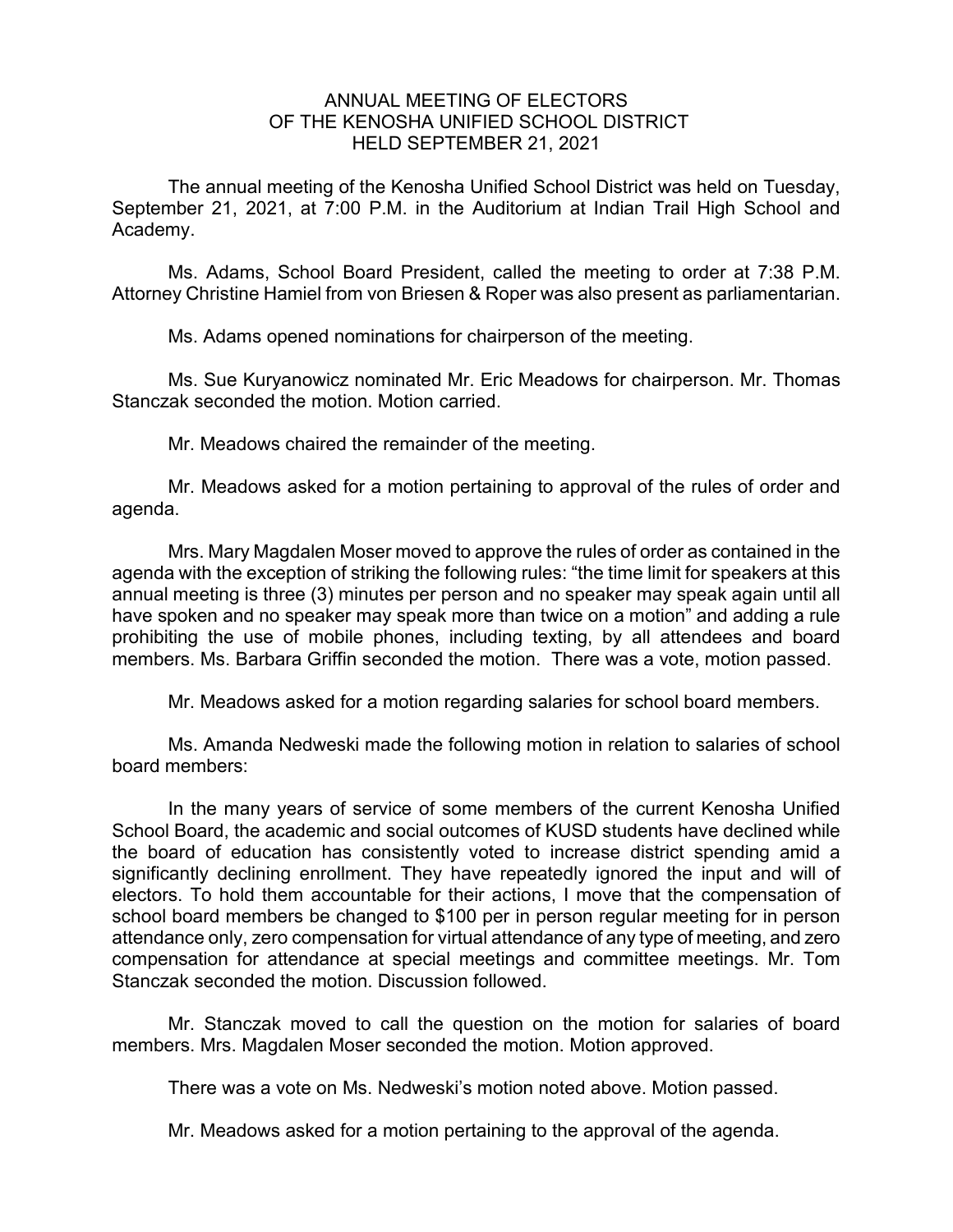Mr. Garcia moved to approve the agenda as contained in the packet. Ms. Griffin seconded the motion. Discussion followed.

Mr. Stanczak moved to call the question on the motion to approve the agenda as contained in the packet. Ms. Nedweski seconded the motion. Motion passed.

There was a vote on the motion to approve the agenda as contained in the packet. Motion failed.

Mr. Zach Rodriguez moved to approve the agenda as follows: call the meeting to order, election of chairperson, adoption of rules of order and agenda, salaries of school board members, reimbursement of board members' expenses, approval of 2021-22 tax levy, action to authorize the school board to establish the date for the 2022 annual meeting, and adjournment of meeting. Mrs. Angela Wojtak seconded the motion. Motion passed.

Mr. Meadows asked for a motion pertaining to the reimbursement of School Board members' expenses.

Mr. Stanczak moved that school board members be allowed reimbursement not to exceed \$25 for actual loss of earnings when duties as a school board member, where performed within or outside the District, require absences from regular employment. A written statement detailing the necessary expenses or loss of earnings shall be submitted to the School Board Secretary. Mrs. Wojtak seconded the motion. Discussion followed.

Mr. Stanczak moved to call the question on the motion regarding reimbursement of School Board members' expenses. Ms. Wojtak seconded the motion. Motion passed.

There was a vote on the motion that school board members be allowed reimbursement not to exceed \$25 for actual loss of earnings when duties as a school board member, where performed within or outside the District, require absences from regular employment. A written statement detailing the necessary expenses or loss of earnings shall be submitted to the School Board Secretary. Motion passed.

Mr. Meadows asked for a motion pertaining to the approval the 2021-2022 tax levy.

Mr. Eitan Benzaquen moved to approve the 2021-22 tax levy at the maximum amount allowed by law as recommended by the School Board. Ms. Rebecca Stevens seconded the motion. Discussion followed.

Mr. Stanczak moved to call the question on the motion for the 2021-2022 tax levy. Mrs. Kristi Koschkee seconded the motion. Motion passed.

 There was a vote on the motion to approve the 2021-22 tax levy at the maximum amount allowed by law as recommended by the School Board. Motion failed.

Ms. Nedweski made the following motion in relation to the approval of the 2021-22 tax levy: